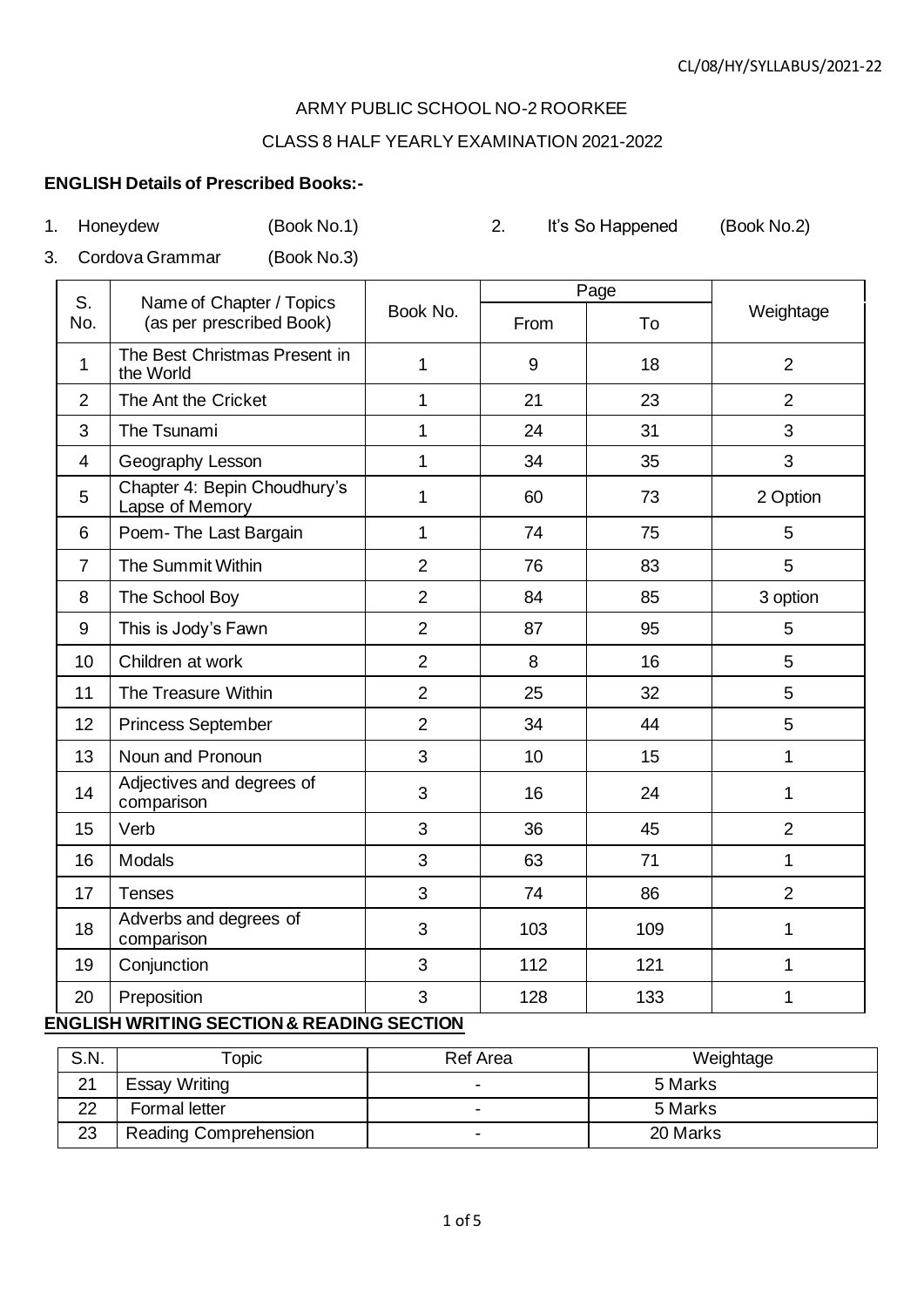## **HINDI Details of Prescribed Books:-**

- 1. बसंत भाग 3 (Book No.1)
- 2. भारत की खोज 3 (Book No.2)
- 3. व्याकरण निकुंज भाग 3 (Book No.3)

|                | Name of Chapter/                                                        | Page               |                |    |               |
|----------------|-------------------------------------------------------------------------|--------------------|----------------|----|---------------|
| S.<br>No.      | <b>Topics</b><br>(as per prescribed<br>Book)                            | <b>Book</b><br>No. | From           | To | Weighta<br>ge |
|                | अपठित बोध                                                               |                    |                |    | 5 अंक         |
| 1.             | लाख की चूड़ियाँ                                                         | $\mathbf{1}$       | $\overline{4}$ | 12 | 4 अंक         |
| $\overline{2}$ | बस की यात्रा                                                            | 1                  | 13             | 19 | 4 अंक         |
| $\mathfrak{Z}$ | भगवान के डाकिए                                                          | $\mathbf{1}$       | 21             | 30 | 4 अंक         |
| $\overline{4}$ | क्या निराश हुआ जाए                                                      | 1                  | 34             | 40 | 6 अंक         |
| 5              | यह सबसे कठिन समय<br>नहीं                                                | 1                  | 42             | 44 | 6 अंक         |
| $6\phantom{a}$ | कबीर की साखियाँ                                                         | $\mathbf{1}$       | 46             | 48 | 6 अंक         |
| $\overline{7}$ | शब्द विचार                                                              | $\overline{2}$     | 38             | 48 | 8 अंक         |
| 8              | उपसर्ग और प्रत्यय                                                       | $\overline{2}$     | 49             | 66 | 8 अंक         |
| 9              | संधि                                                                    | $\overline{2}$     | 24             | 37 | 8 अंक         |
| 10             | समास:<br>सामान्य<br>परिचय                                               | $\overline{2}$     | 67             | 75 | 6 अंक         |
| 11             | भारत की खोज(पूरक<br>पुस्तक)<br>अहमदनगर का<br>किला से युगों का<br>दौर तक | $\mathfrak{S}$     | 1              | 48 | 10 अंक        |

# **WRITING SECTION (For Language subjects)/ADDITIONAL TOPICS**

| S.N    | Topic             | Ref Area | Weightage |
|--------|-------------------|----------|-----------|
|        | अन्च्छेद लेखन     | व्याकरण  |           |
| ⌒      | पत्रलेखन(औपचारिक) | व्याकरण  | 5 अंक     |
| ◠<br>J | सवाद लेखन         | व्याकरण  |           |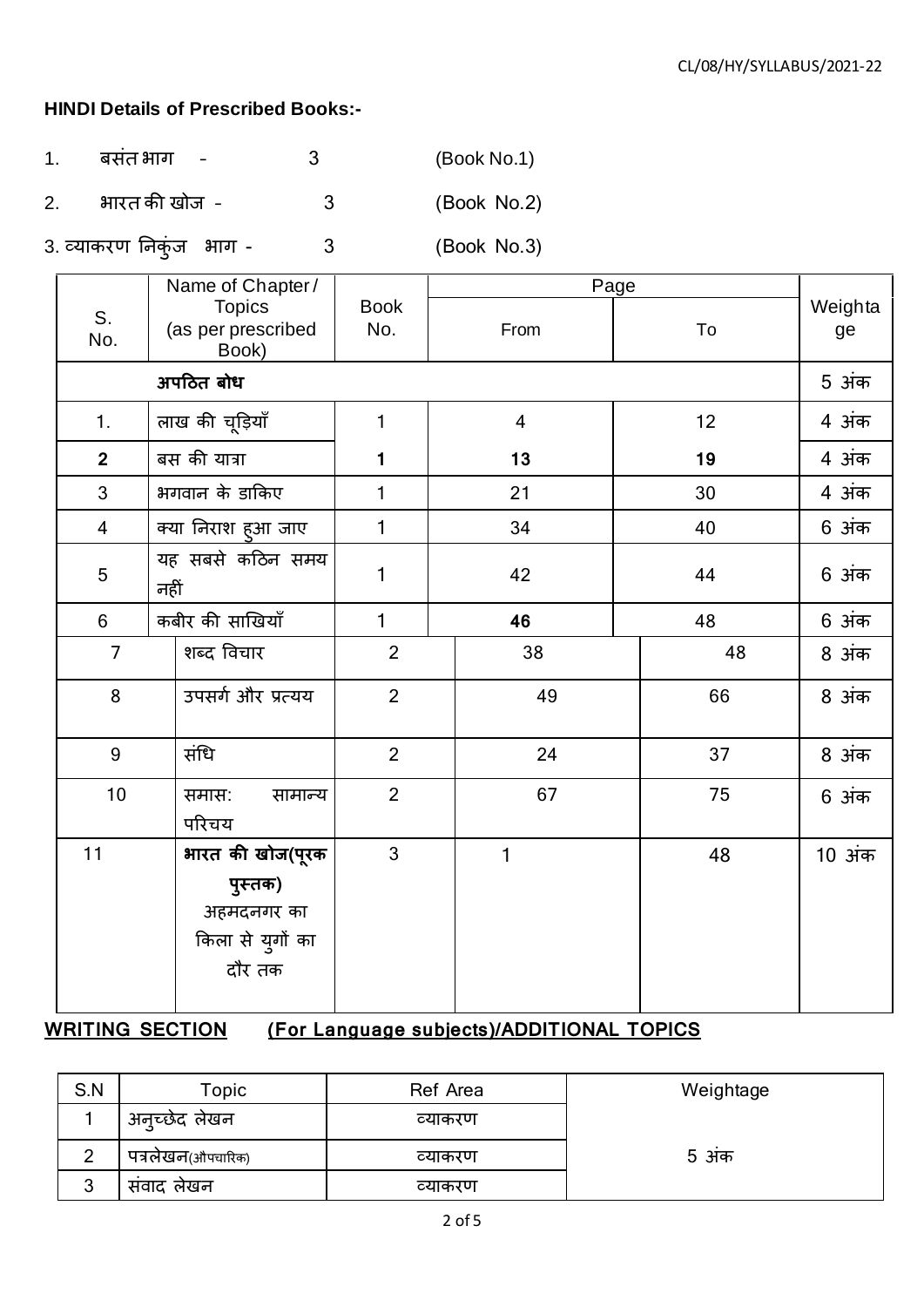## **MATHEMATICS Details of Prescribed Books:-**

1.Mathematics Textbook For Class 8 (Book No.1) 2.Lab Manual (Book No.2)

| S.             | Name of Chapter / Topics                      |          |      | Page |           |
|----------------|-----------------------------------------------|----------|------|------|-----------|
| No.            | (as per prescribed Book)                      | Book No. | From | To   | Weightage |
|                | <b>RATIONAL NUMBERS</b>                       |          |      | 20   | 10        |
| $\overline{2}$ | <b>UNDERSTANDING</b><br><b>QUADRILATERALS</b> |          | 37   | 56   | 12        |
| 3              | <b>DATA HANDLING</b>                          |          | 69   | 88   | 12        |
| 4              | <b>SQUARE AND SQUARE</b><br><b>ROOTS</b>      |          | 89   | 108  | 8         |
| 5              | <b>CUBE AND CUBE ROOTS</b>                    |          | 109  | 116  | 8         |
| 6              | <b>COMPARING QUANTITIES</b>                   |          | 117  | 136  | 12        |
| 7              | <b>EXPONENT AND POWERS</b>                    |          | 193  | 200  | 8         |
| 8              | PLAYING WITH NUMBERS                          |          | 249  | 260  | 10        |

**SCIENCE Details of Prescribed Books:-**

#### 1. SCIENCE –TEXTBOOK – NCERT PUBLICATION (Book No.1)

S. No. Name of Chapter / Topics (as per prescribed Book) Book No. Page **Weightage** From To 1 CH-1 Crop Production and Management 01 1 16 6 2 CH-2 Microorganisms : Friend or Foe 01 17 31 6 3 CH-3 Synthetic Fibres and **Plastics** 01 32 42 6 4 CH-4 Materials : Metals and Non Metals 01 43 55 6 5 CH-5 Coal and Petroleum 1 01 56 1 63 1 0 6 CH- 6 Combustion and flame 1 01 64 76 10 7 CH-7 Conservation of plants and Animals 01 77 89 12 8 CH-8 Cell: structure and **Function** 01 | 90 | 101 | 12 9 CH-9 Reproduction in Animals | 01 | 102 | 114 | 12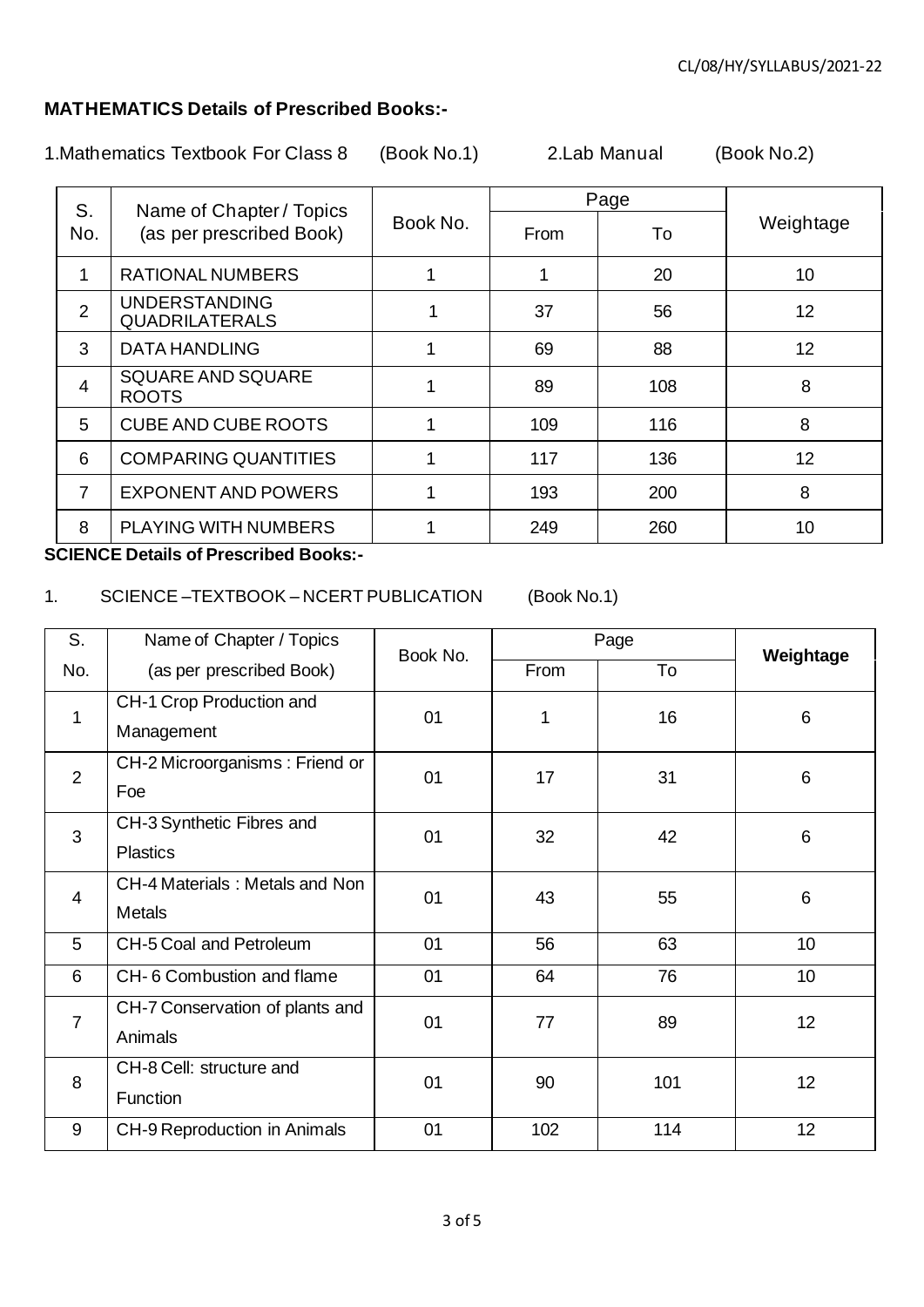### **SOCIAL SCIENCE Details of Prescribed Books:-**

1. Our Pasts- III (Book No.1) 2. Resources and Development (Book No.2)

3. Social and Political Life-III (Book No.3)

| S.              | Name of Chapter / Topics                                                                   | Page<br>Book No. |                | Weightage |    |
|-----------------|--------------------------------------------------------------------------------------------|------------------|----------------|-----------|----|
| No.             | (as per prescribed Book)                                                                   |                  | From           | To        |    |
| $\mathbf{1}$    | HOW, WHEN AND WHERE                                                                        | 1                | 1              | 8         | 02 |
| $\overline{2}$  | <b>FROM TRADE TO</b><br><b>TERRITORY: THE</b><br><b>COMPANY ESTABLISES</b><br><b>POWER</b> | 1                | 9              | 25        | 04 |
| 3               | <b>RULING THE</b><br><b>COUNTRYSIDE</b>                                                    | 1                | 26             | 38        | 08 |
| $\overline{4}$  | TRIBALS, DIKUS AND THE<br>VISION OF A GOLDEN AGE                                           | 1                | 39             | 50        | 08 |
| 5               | <b>WHEN PEOPLE REBEL 1857</b><br><b>AND AFTER</b>                                          | 1                | 51             | 63        | 08 |
| 6               | <b>RESOURCES</b>                                                                           | $\overline{2}$   | 1              | 8         | 08 |
| $\overline{7}$  | LAND, SOIL, WATER,<br>NATURAL VEGETAION AND<br><b>WILDLIFE RESOURCES</b>                   | $\overline{2}$   | 9              | 23        | 08 |
| 8               | <b>MINERAL AND POWER</b><br><b>RESOURCES</b>                                               | $\overline{2}$   | 24             | 39        | 09 |
| 9               | <b>THE INDIAN</b><br><b>CONSTITUTION</b>                                                   | 3                | $\overline{4}$ | 17        | 06 |
| 10              | <b>UNDERSTANDIN</b><br><b>SECULARISM</b>                                                   | 3                | 18             | 27        | 06 |
| 11              | WHY DO WE NEED<br><b>PARLIAMENT</b>                                                        | 3                | 30             | 41        | 06 |
| 12 <sup>2</sup> | UNDERSTANDING LAWS                                                                         | 3                | 42             | 51        | 07 |

# **SANSKRIT Details of Prescribed Books:-**

1. रूधचरा तृतीया भागः (Book No.1) 2. व्याकरण निधि – 3 (Book No.2)

|                | Name of Chapter/                | <b>Boo</b> | Page |    |           |
|----------------|---------------------------------|------------|------|----|-----------|
| S.             | <b>Topics</b>                   | k          | From |    | Weightage |
| No.            | (as per prescribed Book)        | No.        |      | To |           |
|                | अपठित बोध<br>(गदयांश/काव्यान्श) |            |      |    | 5 अंक     |
|                | सुभाषितानि                      |            |      | 5  | 4 अंक     |
| $\overline{2}$ | बिलस्य वाणी न कदापि मे श्रुता   |            | 6    | 12 | 4 अंक     |
| 3              | डिजीभारतम्                      |            | 13   | 19 | 4 अंक     |
| 4              | कण्टकेनैव कण्टकम्               |            | 26   | 33 | 4 अंक     |